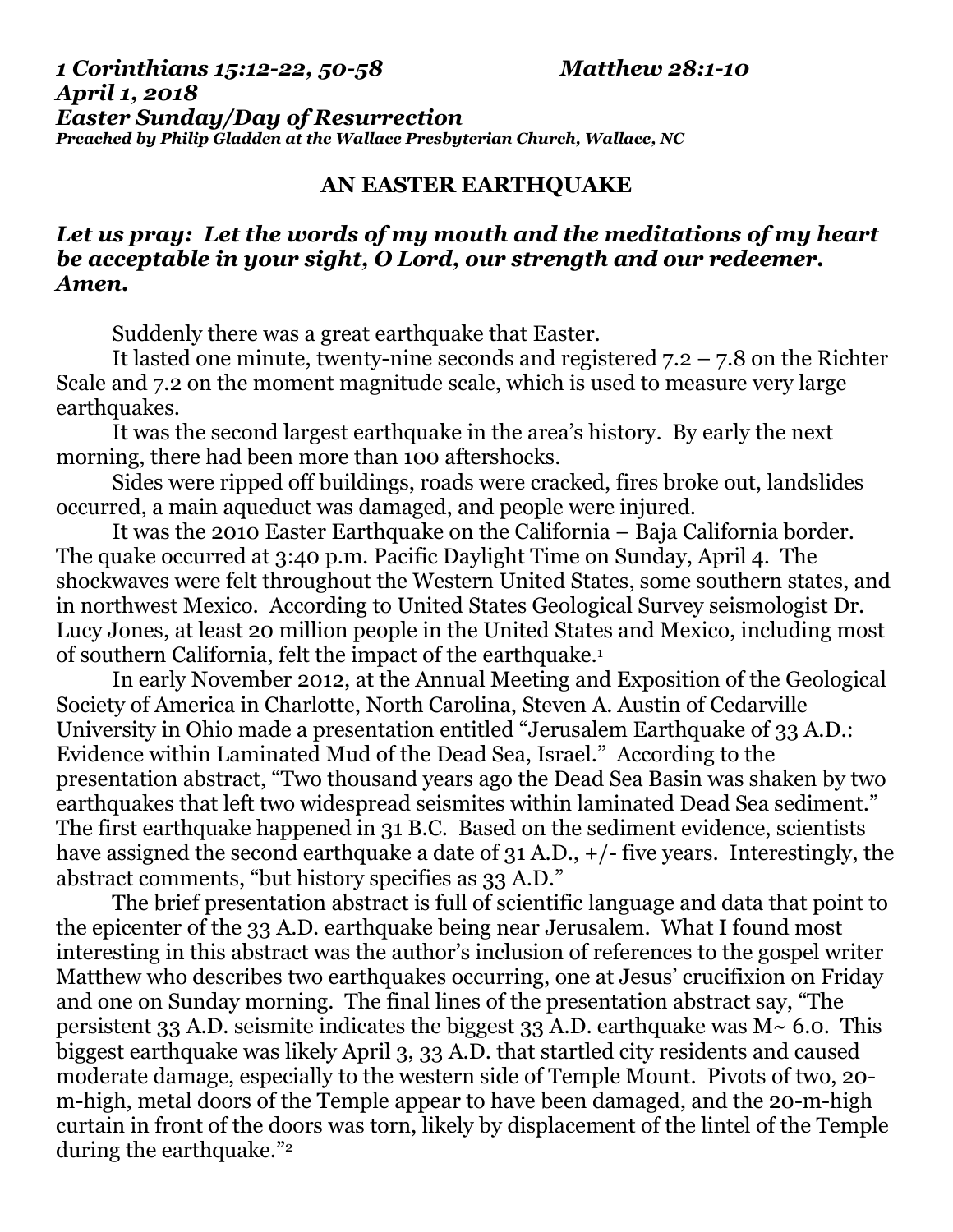Steven Austin isn't the only scholar to investigate the Dead Sea earthquakes of 31 B.C. and 33 A.D. Geologist Jefferson Williams of Supersonic Geophysical and his colleagues Markus Schwab and Achim Brauer of the German Research Center for Geosciences analyzed the Dead Sea earthquake data and concluded the second quake could be the one mentioned in Matthew's crucifixion story. However, in an article in the International Geological Review, they wrote, "the earthquake implied in the gospel could be allegorical, referring to the earthquake that occurred sometime before or after the crucifixion. This earthquake would have been powerful enough to break apart the sediments of Ein Gedi but not enough to have warranted 'a still extant and extrabiblical historical record.' If the last possibility is true, this would mean that the report of an earthquake in the Gospel of Matthew is a type of allegory."<sup>3</sup>

Don't get me wrong! I'm not trying to make the case that the truth of Matthew's gospel account of Jesus' crucifixion and resurrection from the dead depends on seismic and geological data. That would be no more convincing than saying that the empty tomb "proves" that Jesus was raised from the dead. Still, it's pretty interesting to read about the scientific investigations of the earthquakes in the Dead Sea area around the time Jesus died and was raised from the dead. Unfortunately, other than in the presentation abstract, I didn't find any other reports of damage estimates or how many people were affected by the earthquakes, especially the Easter earthquake that Matthew describes.

Matthew doesn't write a geological presentation abstract for peer review. He doesn't tell us the magnitude of the earthquake. Instead, he writes, "And behold, a great earthquake happened; an angel of the Lord came down from heaven and came and rolled away the stone and sat upon it." (Matthew 28:2). Just a few verses earlier, at the end of chapter 27, when Jesus breathed his last on the cross, Matthew describes how "at that moment the curtain of the temple was torn in two, from top to bottom. The earth shook, and the rocks were split." Then Matthew adds this interesting note to his story, "Now when the centurion and those with him, who were keeping watch over Jesus, saw the earthquake and what took place, they were terrified and said, 'Truly this man was God's Son!'" (Matthew 27:51, 54)

What you can't easily see or hear in our English translation is that the Greek word for "earthquake" is σεισμός (seismos), from which we get our words "seismic" and "seismology." When Matthew describes the Easter earthquake when the angel of the Lord descended, rolled back the stone, and sat upon it, he also tells us what happened to the guards who were there: "For fear of him the guards shook and became like dead men." Actually what Matthew tells us is, the guards were "shaken" or "earthquaked." And isn't it fascinating that the Easter earthquake that reveals that Jesus is alive shakes up the guards so much that they become like dead men? Life and death . . .

We speak of a "seismic" event and we can mean that in at least two different ways. Obviously, there is the scientific meaning – "of, subject to, caused by an earthquake; of or relating to an earth vibration; caused by something else such as an explosion or the impact of a meteorite." Studies of sediment strata near and around the Dead Sea indicate such a seismic event around 33 A.D.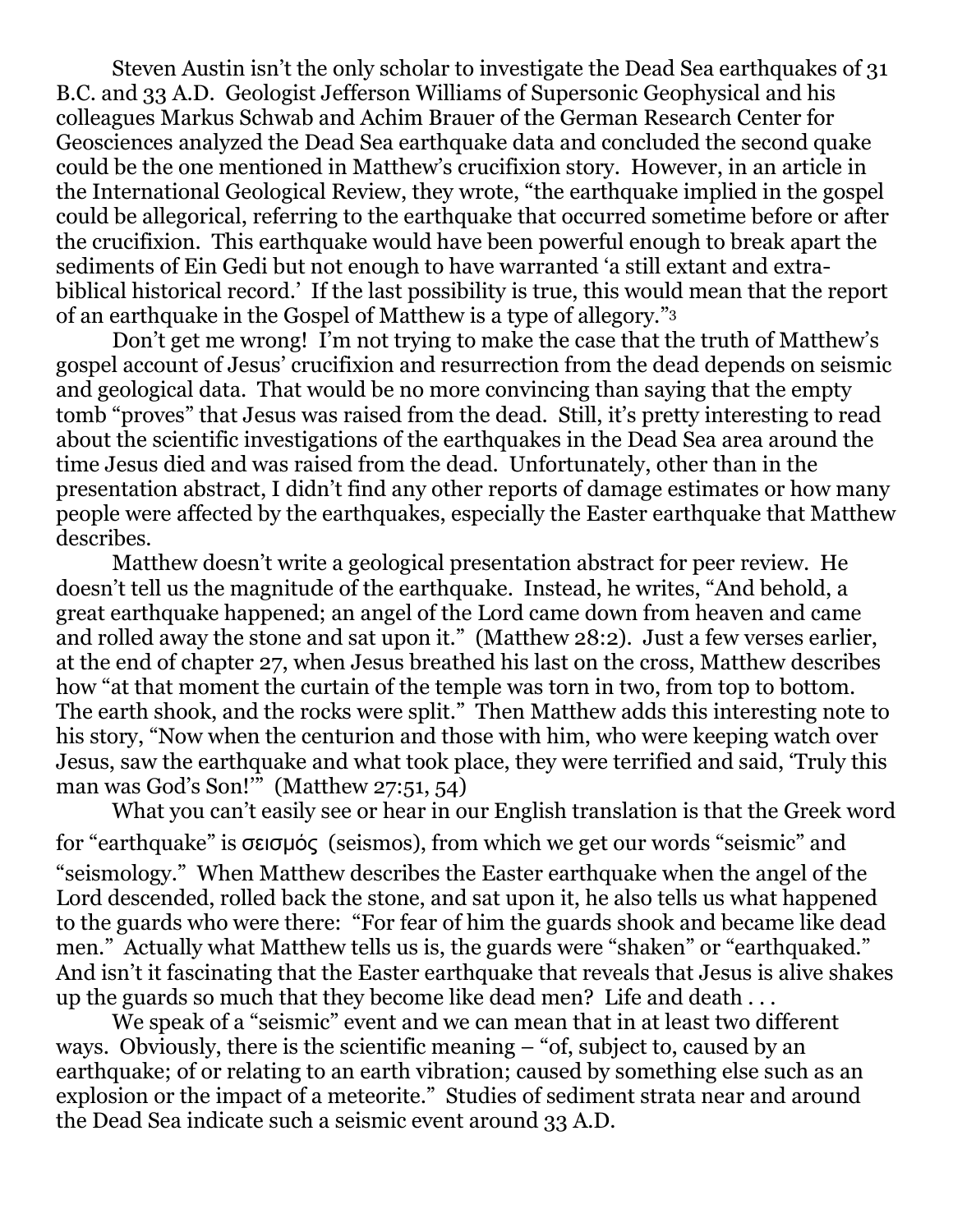But we can also speak of a "seismic" event as one that has "a strong or widespread impact; earthshaking seismic social changes." Think about some synonyms for "seismic" – earthshattering; groundbreaking; profound; tumultuous. And isn't that an accurate and wonderful description of the Easter earthquake that we are celebrating today?

Matthew tells us, "After the Sabbath, as the first day of the week was dawning, Mary Magdalene and the other Mary went to see the tomb. And *suddenly* there was a great earthquake . . ." A few verses later, after the women had heard the good news from the angel, "they left the tomb quickly with fear and great joy, and ran to tell his disciples. *Suddenly* Jesus met them and said, 'Greetings!'" *Suddenly* there was a great earthquake . . . *Suddenly* Jesus met them . As one commentator puts it, "To meet Jesus is for the ground to move beneath you. Nothing remains as it was."4 It has been said that the earth quaked when Jesus died on Friday because it was "shuddering under the awesomeness of what just happened." How much more true that is when he was raised on Sunday, that earthshattering, groundbreaking, profound, and tumultuous victory over death!

In the aftermath of a great earthquake, news reports don't usually have much good news, except maybe for the miraculous rescue of people trapped in the debris. Usually the stories are about massive destruction and suffering. Quite literally and in many other ways, the people who go through the earthquake have their worlds turned upside down.

The immediate report about this Easter earthquake certainly describes a world turned upside down, but the report is good news.

The tomb is blocked by a stone,

but the stone is rolled away. The women arrive still in the dark, but the angel's glory fills them with light. The women go to see the tomb, but he is not there. The women look for Jesus who was crucified, but he has been raised. There is every reason to be afraid, but the angel says, "Do not be afraid." The women run away with fear and great joy, but meet Jesus who says, "Do not be afraid." Despite the studies done by Supersonic Geophysical and the German Research

Center for Geosciences and the Geological Society of America, we don't have any reports of how many people were affected by the earthquake(s) of 33 A.D. near the Dead Sea and Jerusalem. But that earthquake, just like the 2010 Easter Earthquake in Baja California, was localized, even if that meant a big area and lots of people.

But the fact that we are here this Easter morning to celebrate the resurrection of Jesus Christ from the dead means *that* Easter Earthquake has had an earthshattering, groundbreaking, profound, and tumultuous effect felt around the world and down through the centuries. That Easter Earthquake means that our celebration today is so much more than welcoming spring's warmer weather and enjoying more daylight